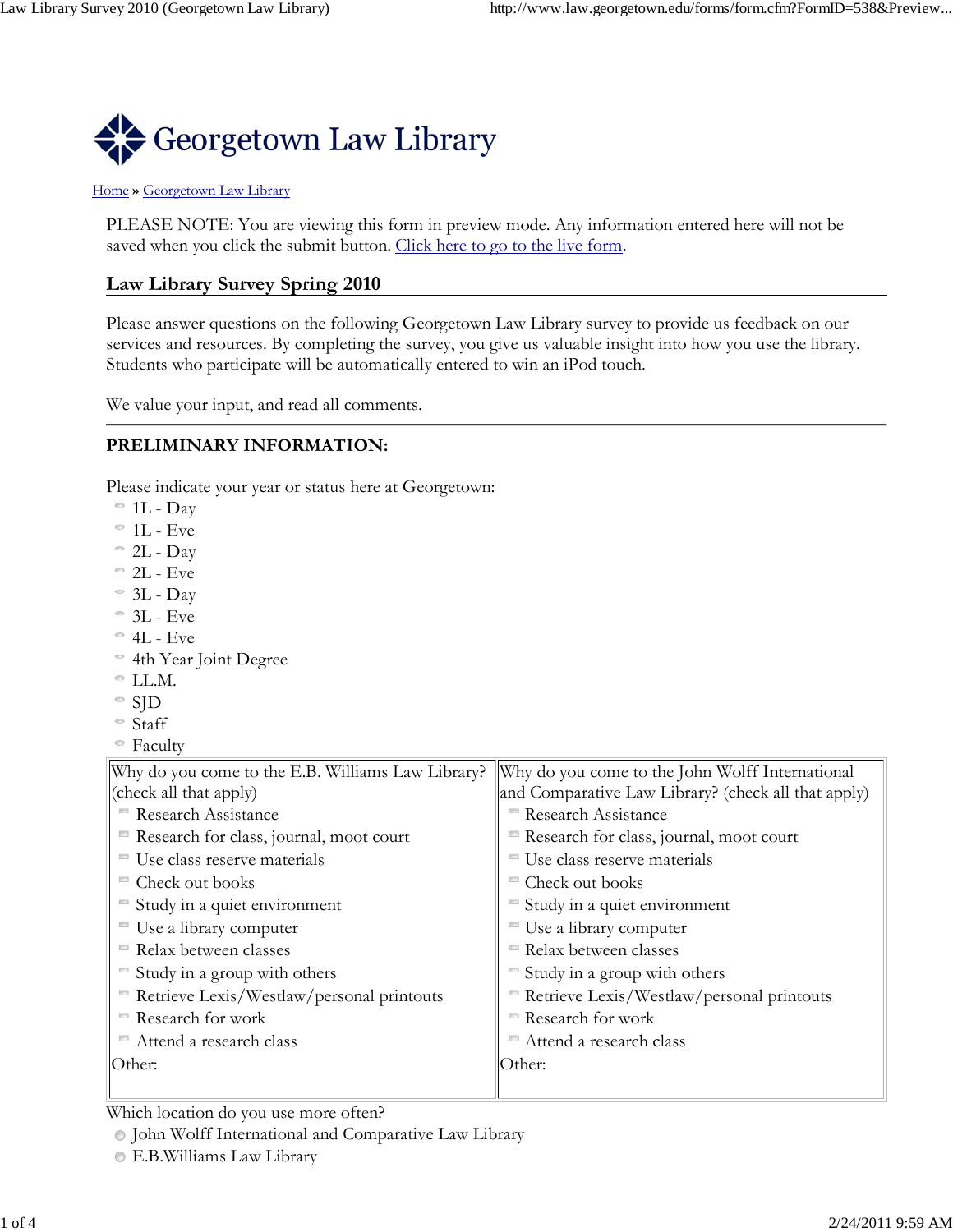I don't have a preference

## **GENERAL LIBRARY SERVICES**

Please indicate your level of satisfaction with the following Library services. Please add any comments or suggestions in the comment box below.

| Service at the Law Library Circulation Desks:               |  |
|-------------------------------------------------------------|--|
| Exams on the Library's website:                             |  |
| Course Materials in the Library:                            |  |
| Obtaining materials from other libraries:                   |  |
| Photocopy services in the Library:                          |  |
| Printing services in the Library:                           |  |
| Scanning services in the Library:                           |  |
| Library's online catalog (GULLiver):                        |  |
| Library's collection of print materials:                    |  |
| Library's collection of electronic databases and resources: |  |

Please provide feedback on general Library services, including circulation of books, scanning, and hours. If you've experienced any problems specific to either the Wolff or Williams Library, please let us know.

# **REFERENCE AND RESEARCH SERVICES**

The Law Library provides reference and research assistance on the phone, through live chat, and in person at two library locations. Librarians also provide individual research consultations.

Please indicate your level of satisfaction with the following Library services.

| LiveHelp (chatting online with reference<br>librarians):                                                                                                |  |
|---------------------------------------------------------------------------------------------------------------------------------------------------------|--|
| Reference Consultations (meeting<br>individually with a reference librarian to<br>discuss a seminar paper, journal note, or<br>other research project): |  |
| Research assistance at the Wolff or<br>Williams Library Reference Desks                                                                                 |  |
| Research Guides on the Georgetown Law<br>Library website:                                                                                               |  |
| <b>Online Research Tutorials</b>                                                                                                                        |  |

Librarians occasionally visit classes to teach research for a particular subject (such as tax or international law) and the basics of scholarly research for seminar papers. How helpful would such a presentation be to your seminar or other writing course?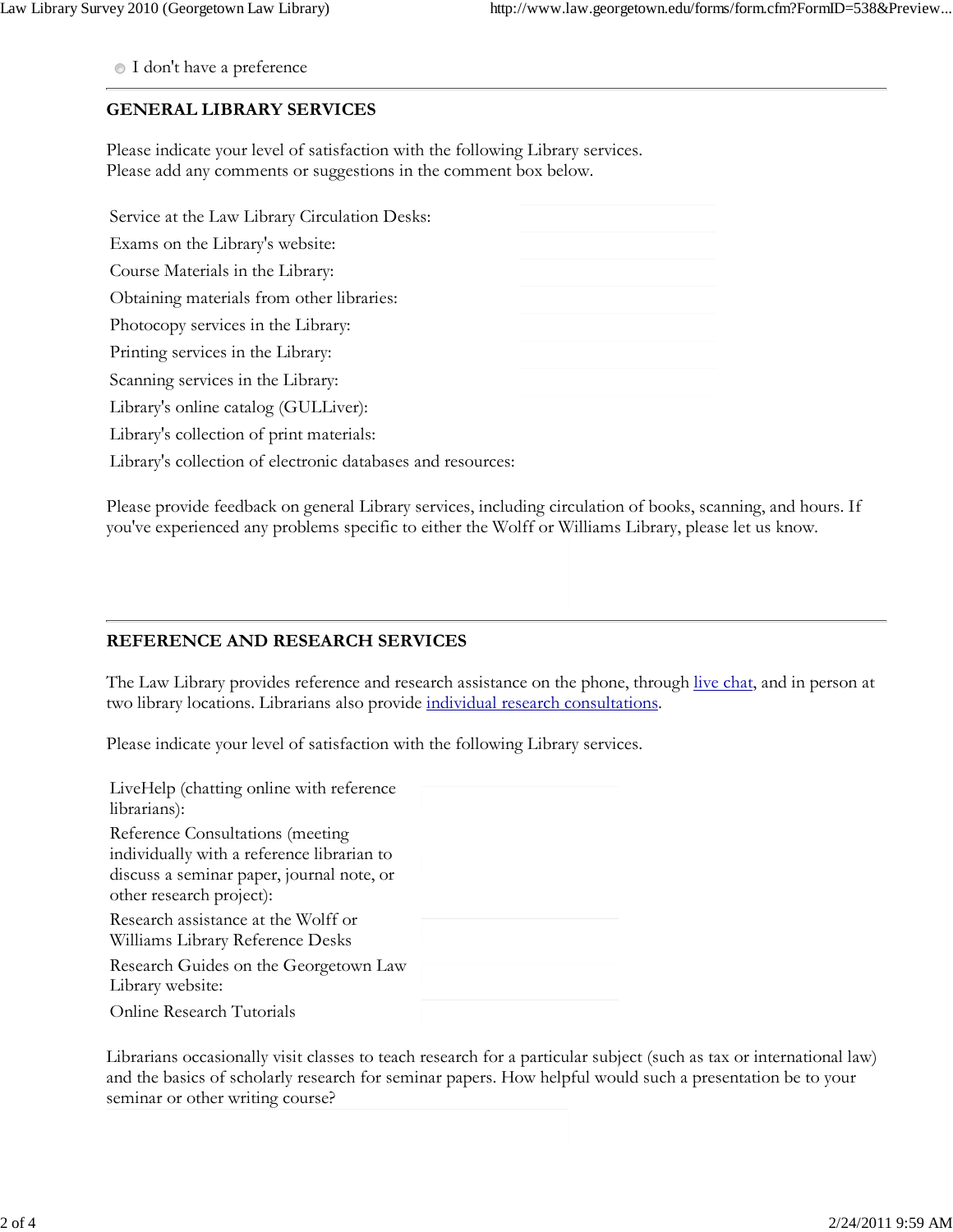Please provide feedback on reference and research support you've received, including comments on tools or services you have found useful.

#### **LIBRARY ENVIRONMENT**

In response to results of previous surveys, we've added power outlets to Reading Room tables, replaced Reading Room chairs, added group study rooms and moved the Wolff Reference Desk. What should come next, in your opinion?.

- Update Williams furniture (carrels, tables)
- Soundproof group study rooms (e.g., for moot court practices)
- Consolidate library service desks for "one stop" services
- Other (noted below)

Other idea:

I'd like the library to have more…

Social or collaboration space, such as:

Varieties of study space, such as:

A favorite feature of other libraries I've used is:

# **LIBRARY WEBSITE AND CATALOG**

What are you looking for when you visit the Library website? Check as many options as you'd like and add additional information if you don't find it here.

- **Library research guides**
- Live Help online chat with a reference librarian
- General research on a topic
- **Find journal articles**
- Search for books
- Request materials from other libraries
- **Past exams**
- Reserve group study rooms
- **Library policies**
- Access to Westlaw/Lexis
- $\blacksquare$  Access databases
- Map of Library
- Telephone numbers
- Library hours

Other:

The law library provides two versions of its online catalog **GULLiver** and *Encore*. Which catalog interface do you prefer?

GULLiver (http://gull.georgetown.edu)